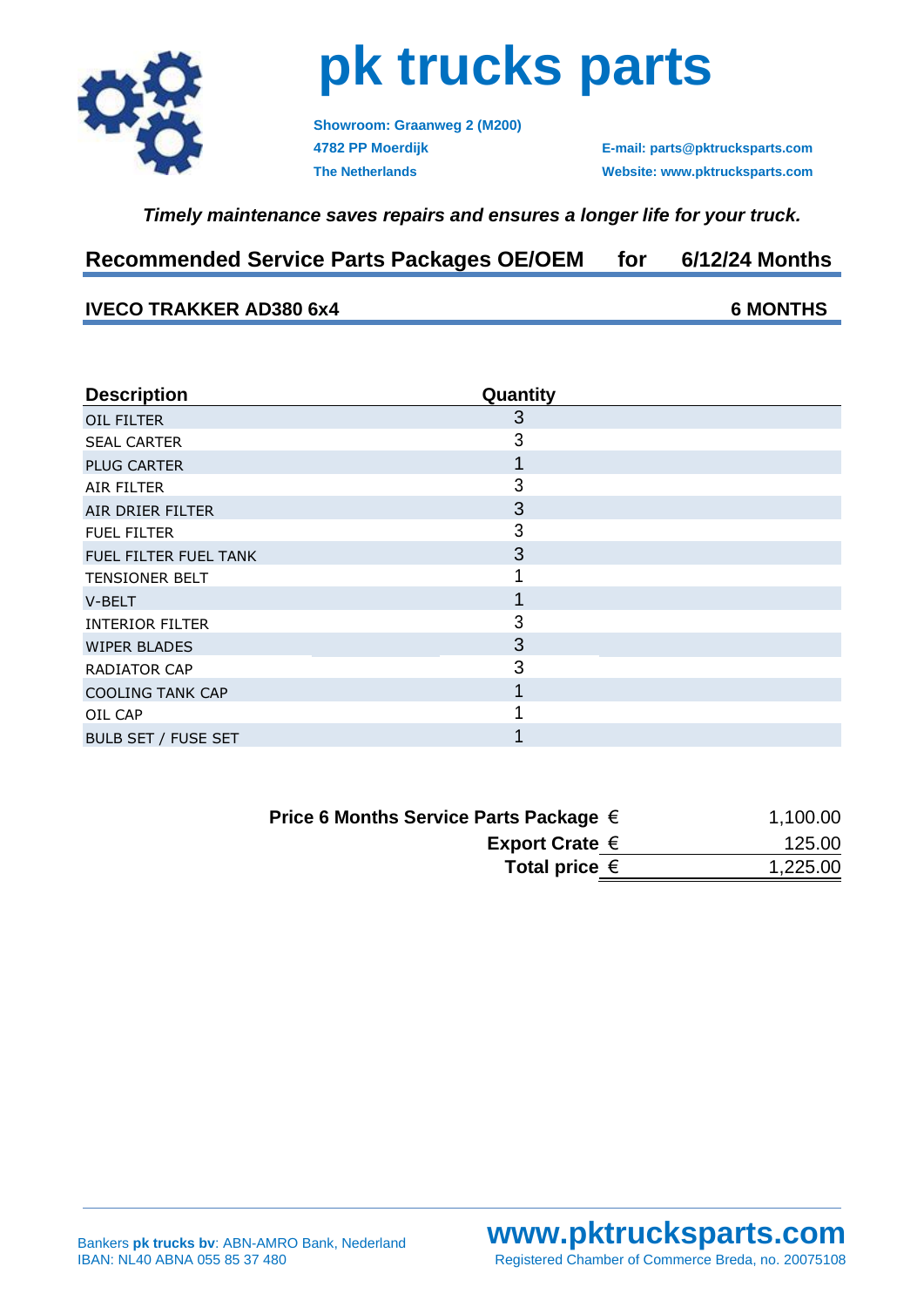

## **pk trucks parts**

**Showroom: Graanweg 2 (M200)**

**4782 PP Moerdijk E-mail: parts@pktrucksparts.com The Netherlands Website: www.pktrucksparts.com**

## **Recommended Service Parts Packages OE/OEM for 6/12/24 Months**

#### **IVECO TRAKKER AD380 6x6 12 MONTHS**

**Description Quantity** OIL FILTER 6 SEAL CARTER 6 PLUG CARTER **1 PLUG CARTER** 1 AIR FILTER 6 AIR DRIER FILTER 6 FUEL FILTER 6 FUEL FILTER FUEL TANK 6 TENSIONER BELT 1  $V$ -BELT  $\qquad \qquad$  1 INTERIOR FILTER 6 WIPER BLADES 6 SHOCKABSORBERS FRONT 2 BRAKE LINING FRONT 1 2007 1 BRAKE LINING REAR AXLE 2 COOLING HOSE 1 1 COOLING HOSE 2 1 RADIATOR CAP **1** COOLING TANK CAP 1 OIL CAP **1** BULB SET / FUSE SET 2

| Price 12 Months Service Parts Package $\in$ | 3,000.00 |
|---------------------------------------------|----------|
| Export Crate $\in$                          | 125.00   |
| Total price $\epsilon$                      | 3,125.00 |